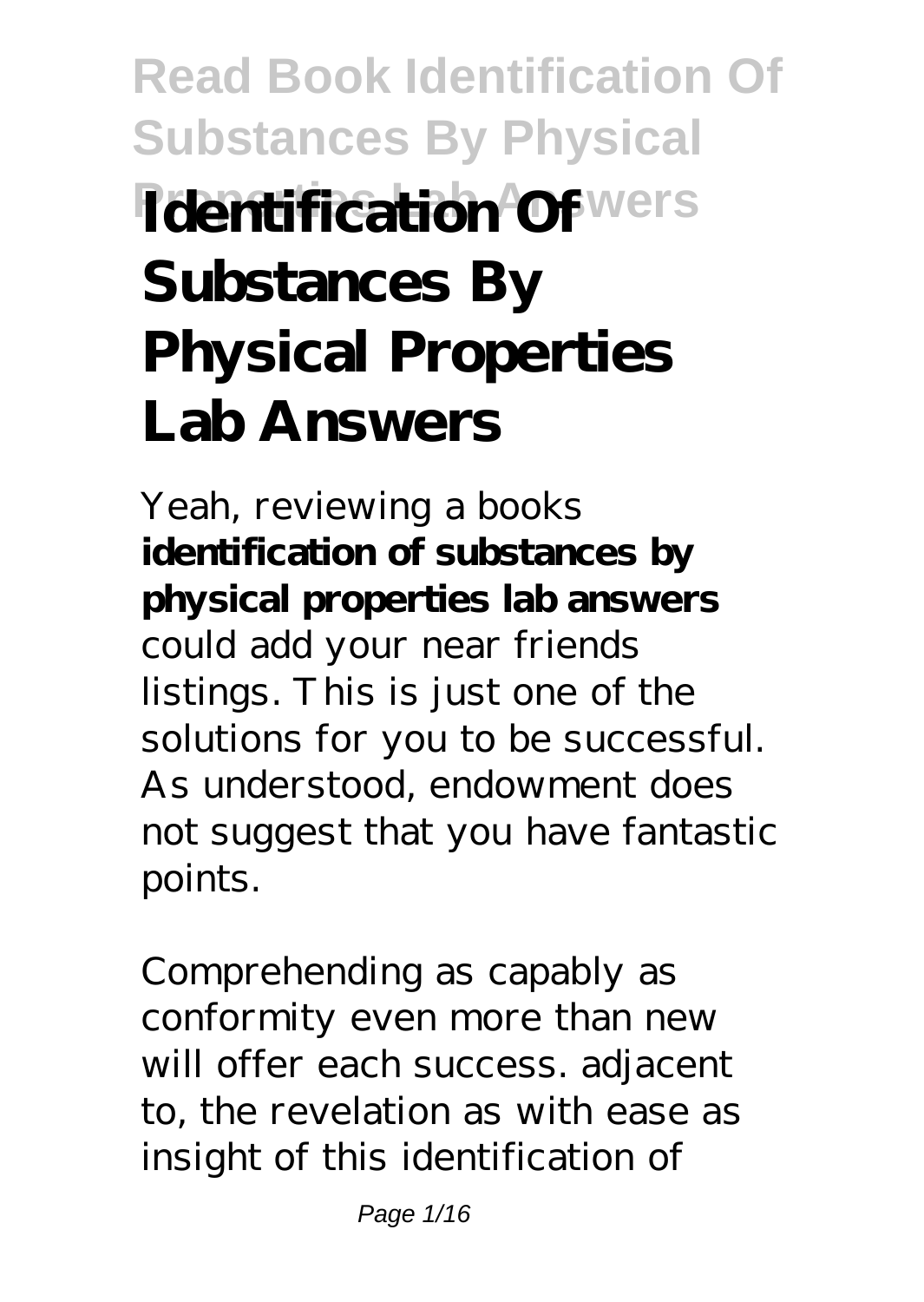substances by physical properties lab answers can be taken as capably as picked to act.

ID of Substances by Physical Properties-Density **ID of Substances by Physical Properties-Solubility** Identification of Substances by Physical Properties (Missing Part to A. Solubility) *Virtual Lab: Using Physical Properties to Identify a Substance* ID of Substances by Physical Properties-Melting Point *ID of Substances by Physical Properties* Identifying Pure Substances *Identifying Unknown Samples I | Chemistry Matters* How to Identify an Unknown Substance (Chemistry) Learning Lab: Identifying a Mystery Substance ID of Substances by Physical Page 2/16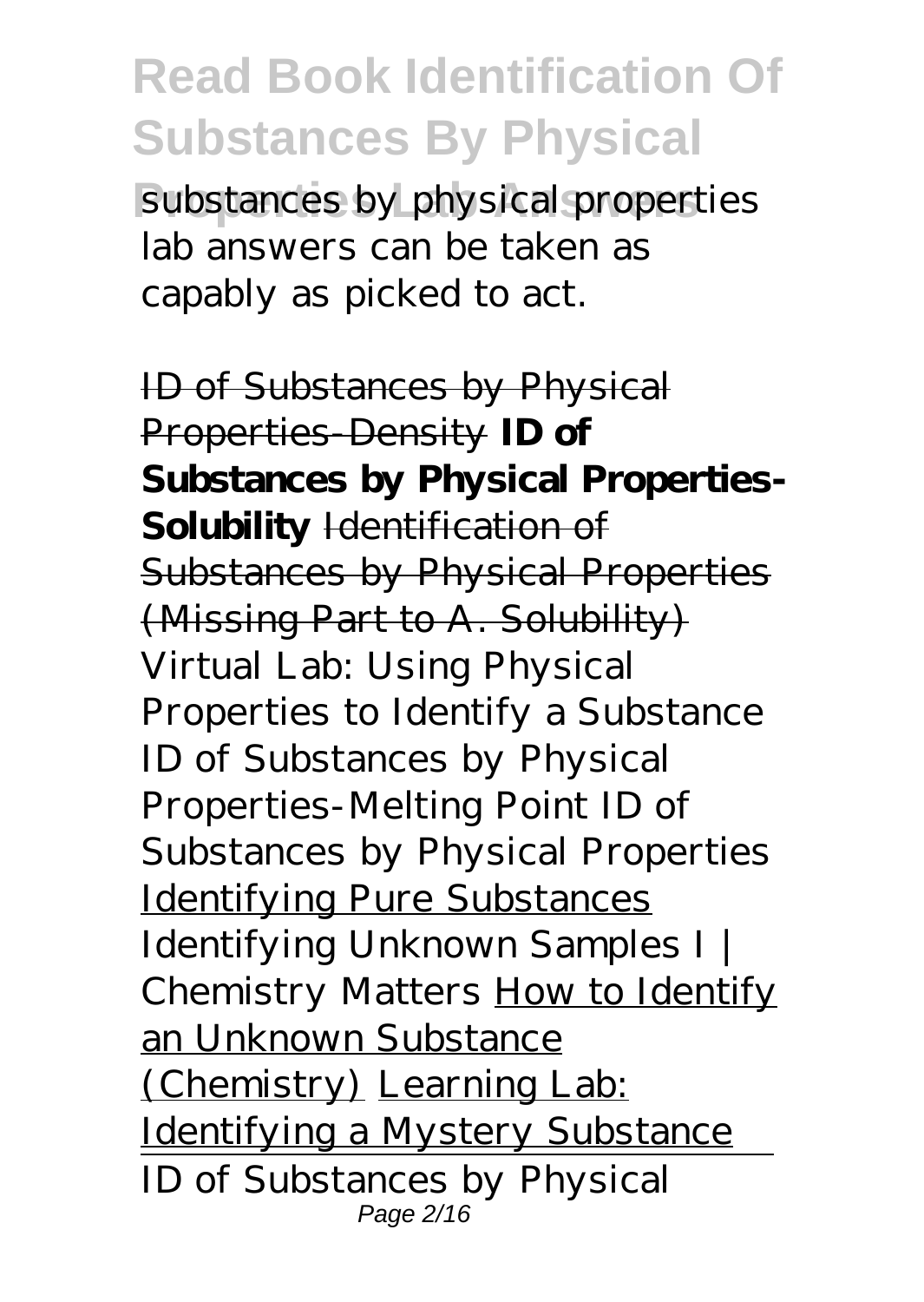**Properties-Boiling Point wers** Experiment 3 Identification of an Unknown Liquid Physical and Chemical Changes for Kids  $+$ Classroom Video Mystery White Powder Lab day #1 IGCSE Chemistry Revision - Part 20 -Pure and Impure Substances **Physical Vs. Chemical Changes - Explained** GCSE Chemistry - Filtration, Evaporation \u0026 Crystallisation #49 **Exp 10 Identification of Unknown Organic Compounds 10 Amazing Experiments with Water**

What Are Pure Substances?<del>Grade</del> 7 Science - Distinguish Mixtures from Substances Based on Set of Properties Physical Properties of Matter **Lab 7 Identifying Unknown Substances video 2 Analysis of Unknown Solids** Identification of Page 3/16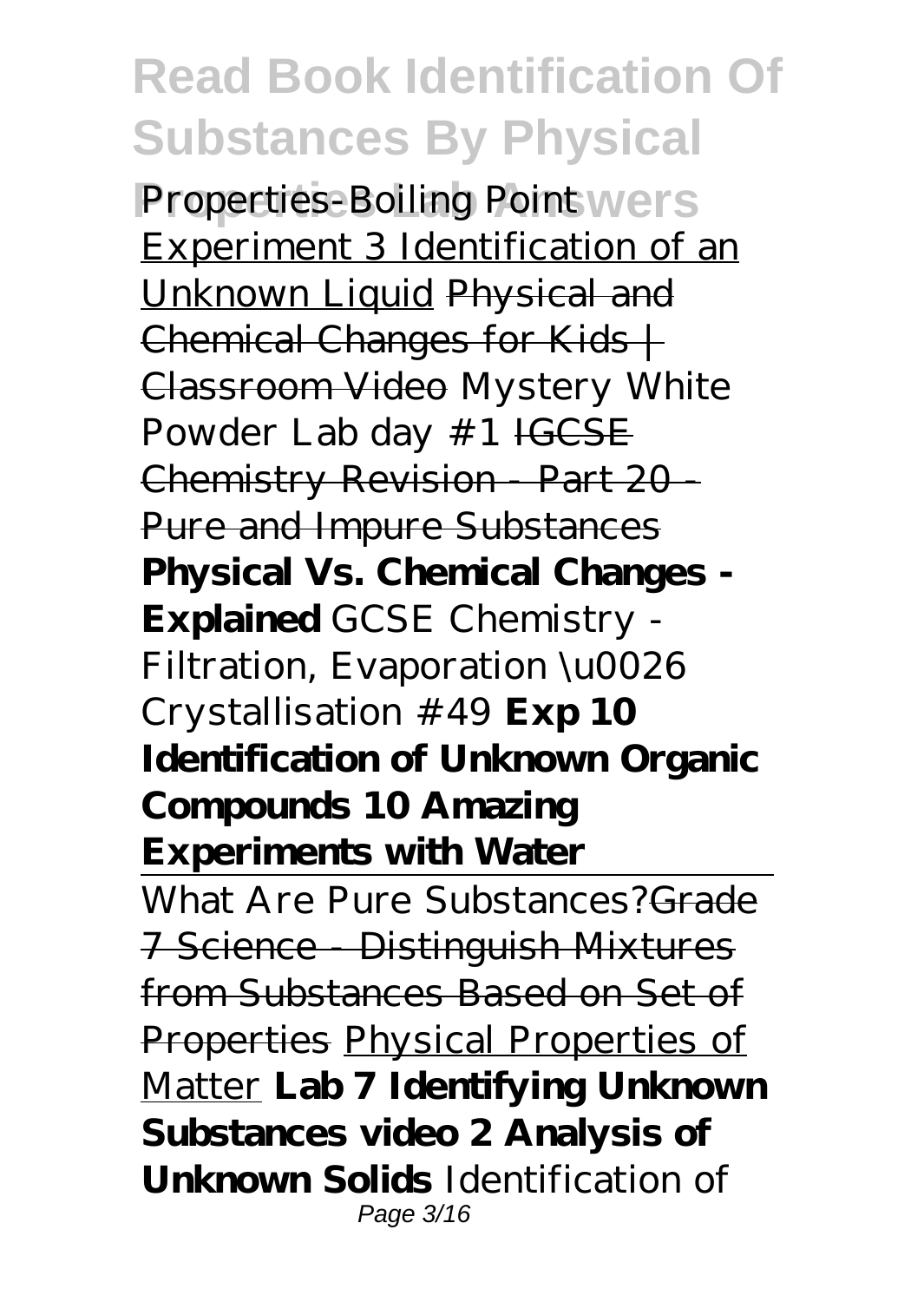#### **Read Book Identification Of Substances By Physical Substances Labab Answers** Homogeneous and Heterogeneous Mixture | Difference between homogeneous and heterogeneous mixture*Making Sense of Chemical Structures* Physical and Chemical Changes **Naming Ionic and Molecular Compounds | How to** Pass Chemistry Video 2-1, Experiment 2: Physical and Chemical Properties of Liquid Compounds Identification Of Substances By Physical Physical properties are those that can be determined or measured without changing the composition or identity of the substance. These properties include color, odor, taste, density, melting point, boiling point, conductivity, and hardness. Chemical properties tell us how the substance interacts Page 4/16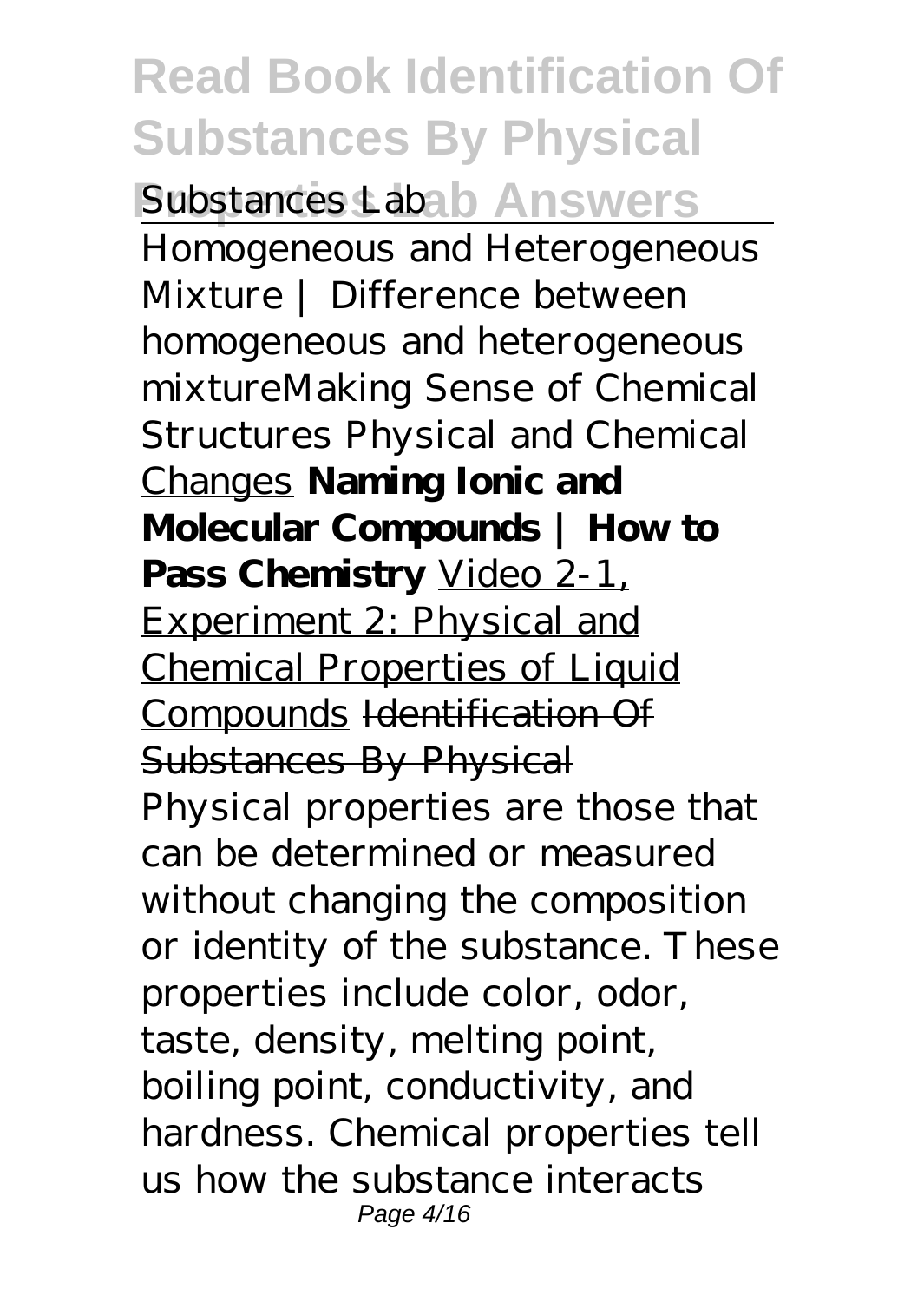with other substances and may include reaction

Identification of a Substance by Physical Properties Identification of Substances by Physical Properties 1. Thymol is a solid at room temperature. 2. Cyclohexane should be used to measure the density of magnesium nitrate. 3. A conversion from grams per milliliter to kilograms per liter would look like this: ( close)

#### Identification of Substances by Physical Properties Identification of Substances by Physical Properties The purpose of this lab was to conduct multiple mini experiments that reveal physical properties and then apply Page 5/16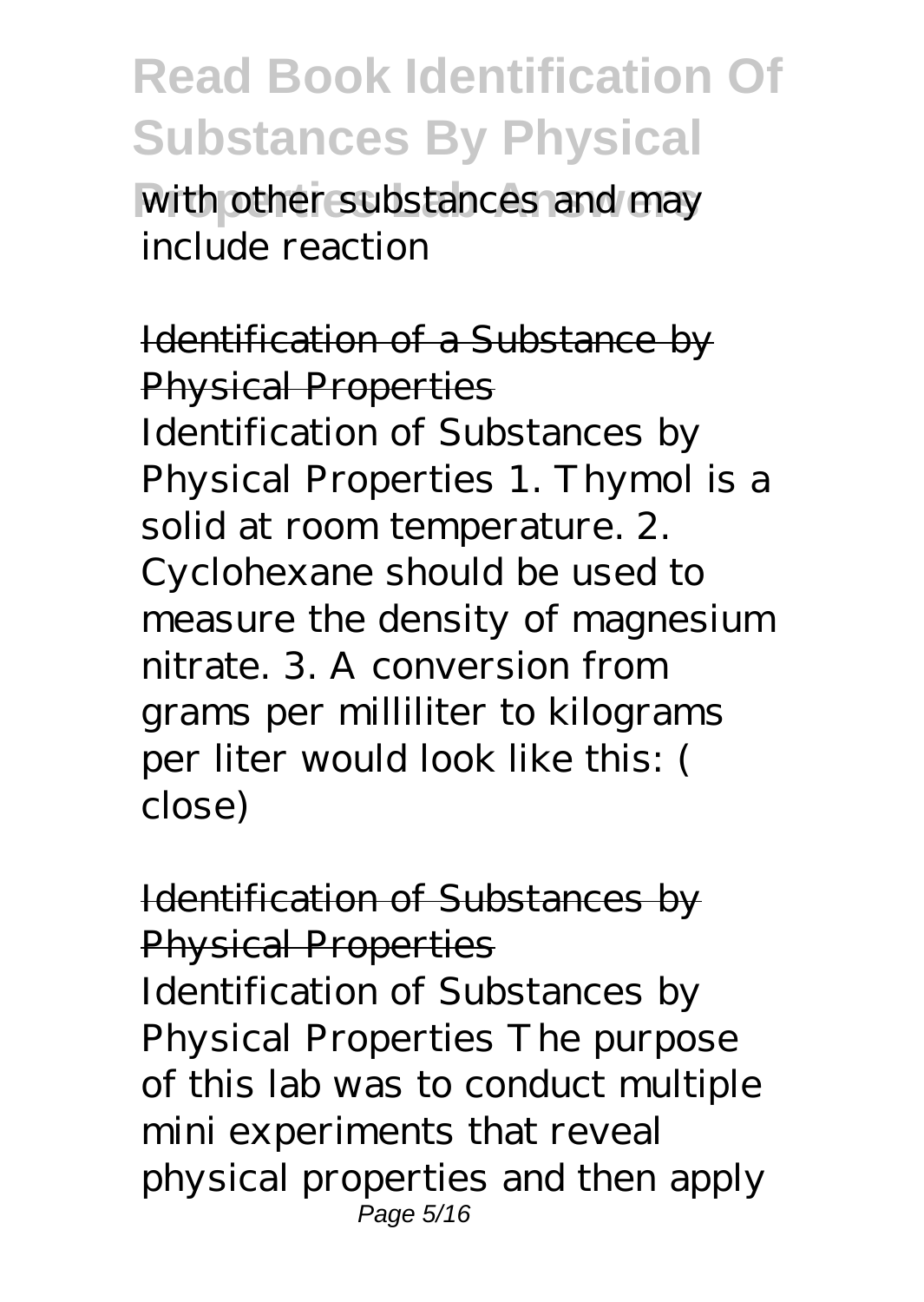these findings to identify an is unknown pure substance. This lab consisted of four different parts to find different physical properties including solubility, density, melting point, and boiling point.

#### Identifying\_Substances\_based\_on\_ physical\_properties ...

Identification of a Substance by Physical Properties Prelab 1. Label the change listed below as either chemical or physical properties. Then describe the evidence that led you to this choice. Physical or Chemical Change? Proof You bake a chocolate cake for your mom's birthday. Chemical The baking powder creates gas bubbles to make the cake fluffy, the protein in the eggs make it denser, etc.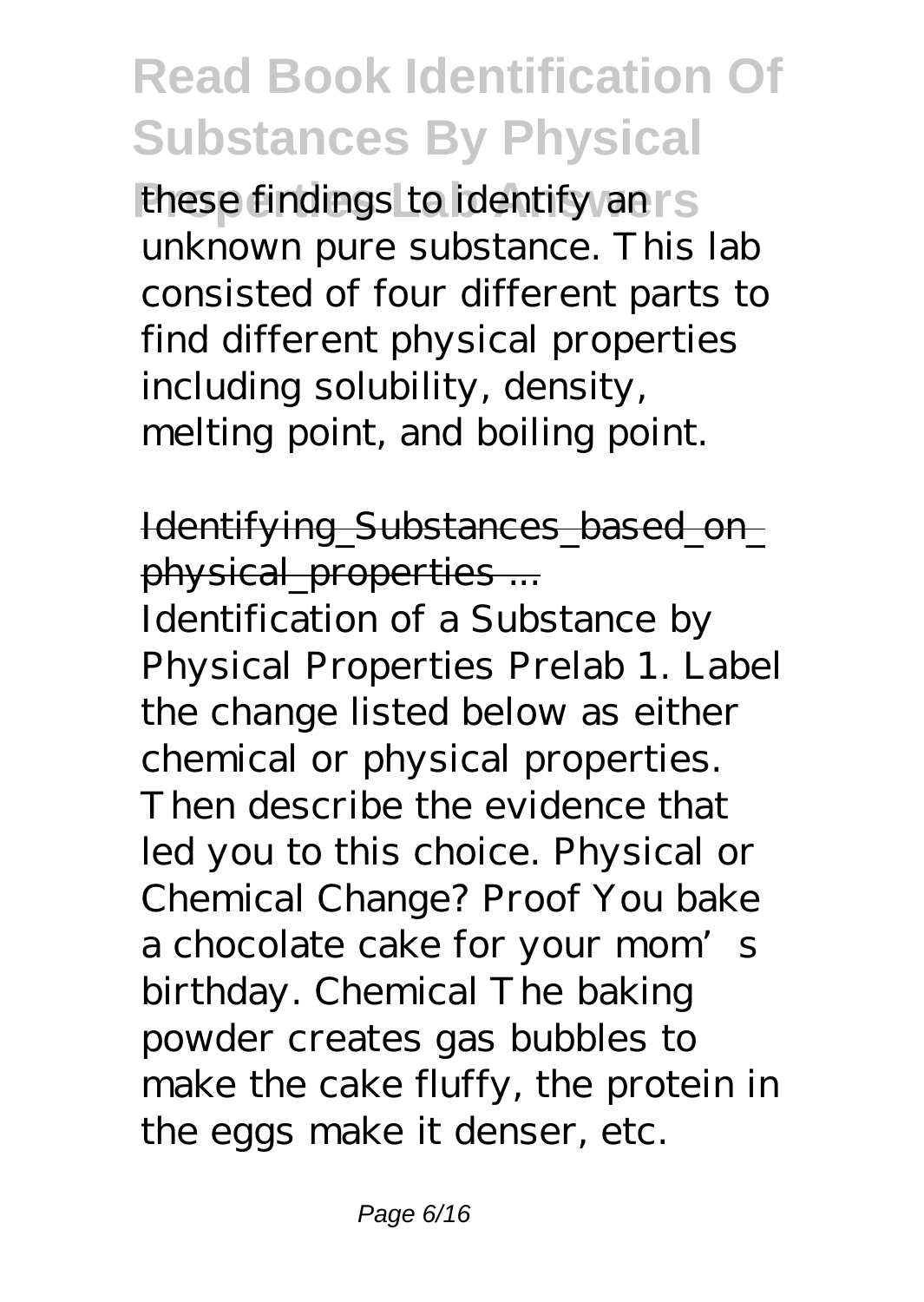**Physical property lab.docx - IS** Identification of a Substance ... Lab 2 Report- Identification of Substances by Physical Properties The purpose of this lab was to see how certain substances;

Naphthalene, Toulene, and and 2 unknowns (one liquid, one solid) react with 3 different solvents. To identify the two unknowns, testing needs to be done to find the density of both the liquid and the solid, determine the melting point of the solid, and the boiling point of the liquid.

Idenitfication of Substances by Physcial Properties | Bartleby Introduction In the lab, direct identification of a substance can be made by examining its physical properties. The objective of this Page 7/16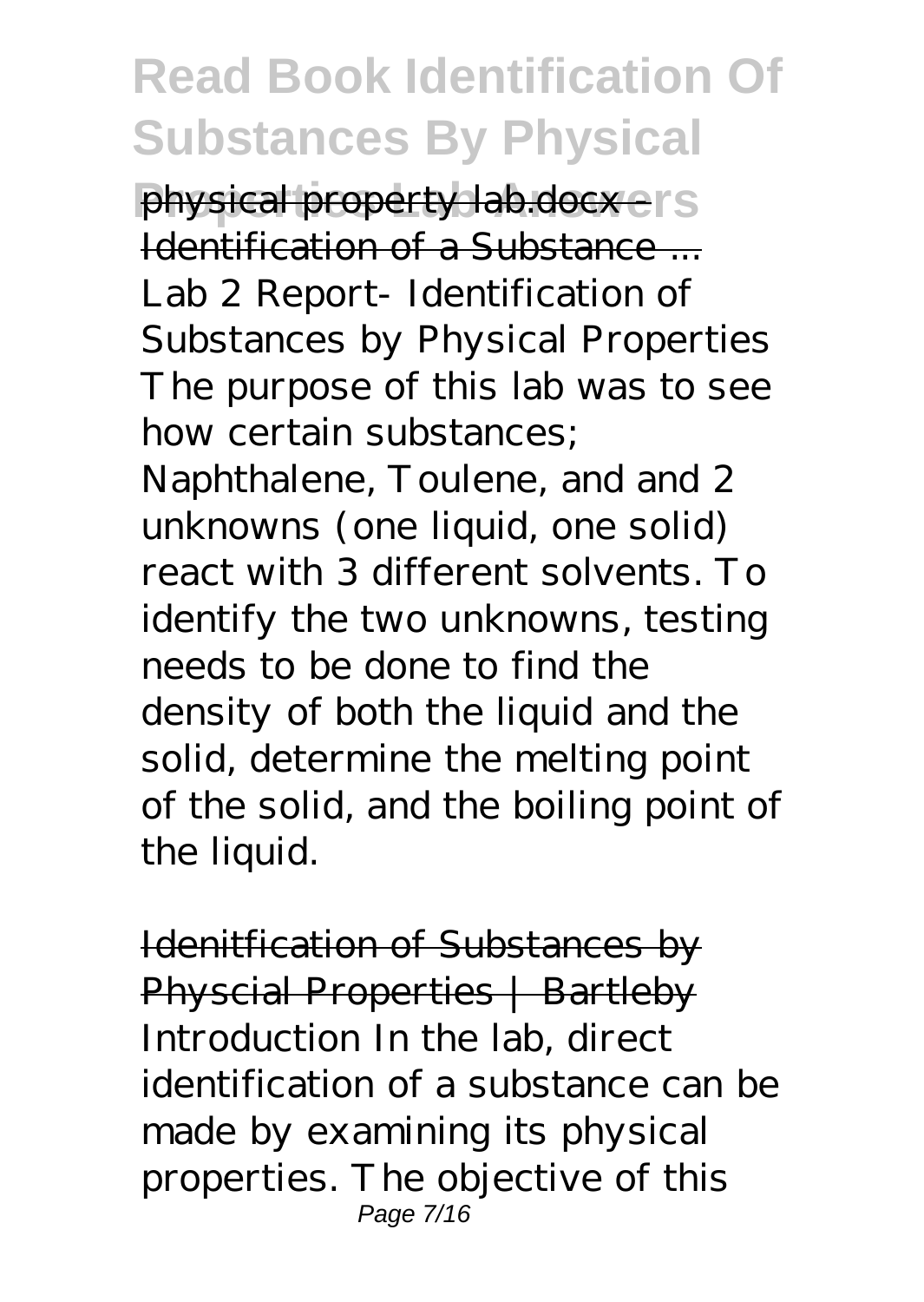experiment is to become **vers** acquainted with procedures used on evaluating physical properties and the use of these properties in identifying substances. Procedure The first part of the experiment determined solubility of several substances.

Lab 2 - Identification of substances by Physical ... Experiment 2- Identification of Substances by Physical Properties. 1. Purpose of Experiment 2? Familiarize w/ the procedures used in. evaluating physical properties and. the use of these properties to identify substances. 2. What will you do in this experiment? Use the following properties to identify an unknown substance: solubility, density ...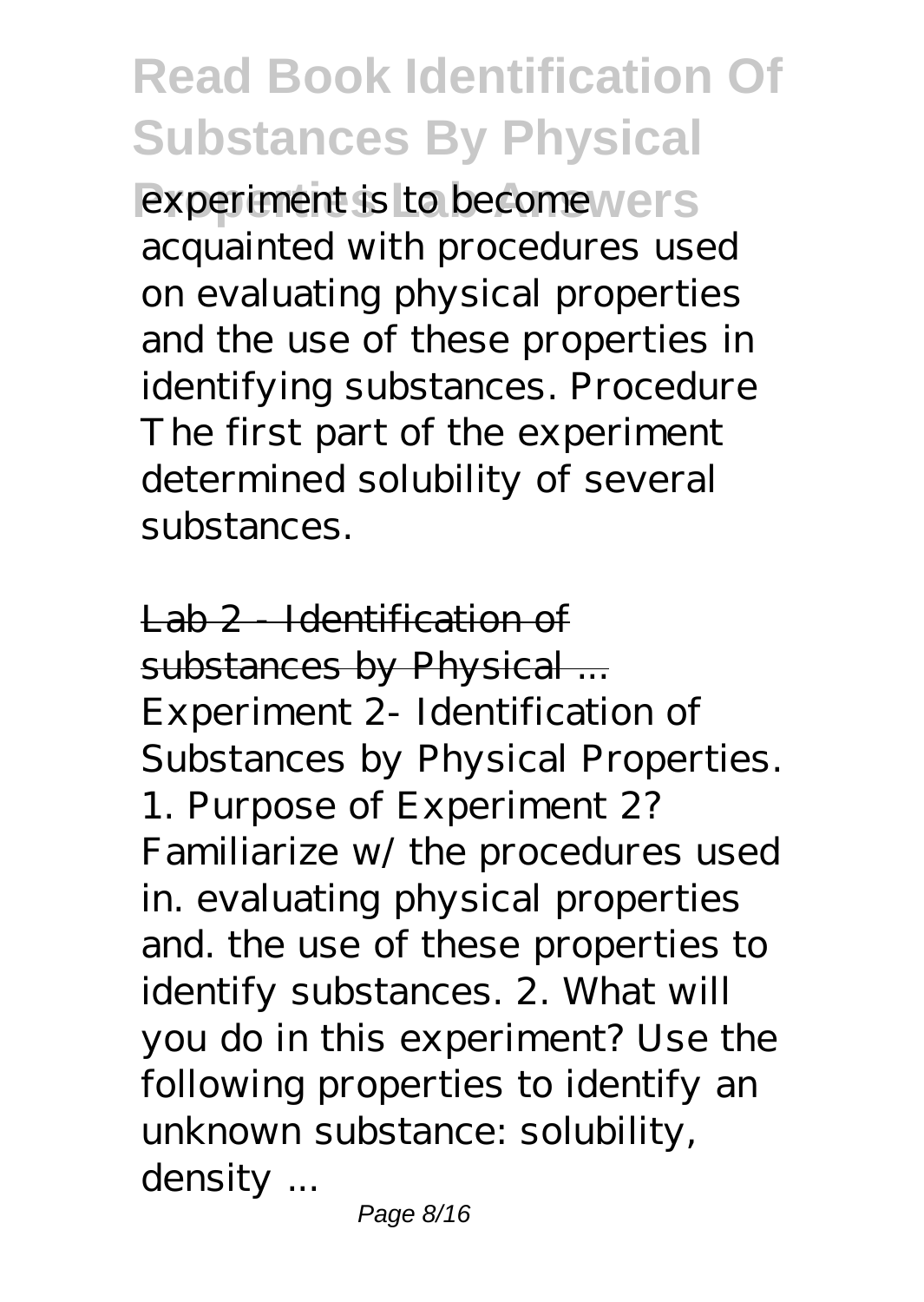**Read Book Identification Of Substances By Physical Properties Lab Answers** Print Experiment 2- Identification of Substances by ...

some can be identified by simple examination. (color, size, shape, texture, odor, etc) others can also quantifiable examination. a specif combination of properties is unique to a given substance wh/ makes it possible to ID most by careful examination of their properties. 5.

Experiment 2 Identification of Substances by Physical ... the markings of solubility. s (soluble), sp (sparingly soluble), and i (insoluble) three solvents in the solubility experiment. water, cyclohexane, ethyl alcohol. describe the set up of the tube during the examination of the melting point. obtain a capillary Page 9/16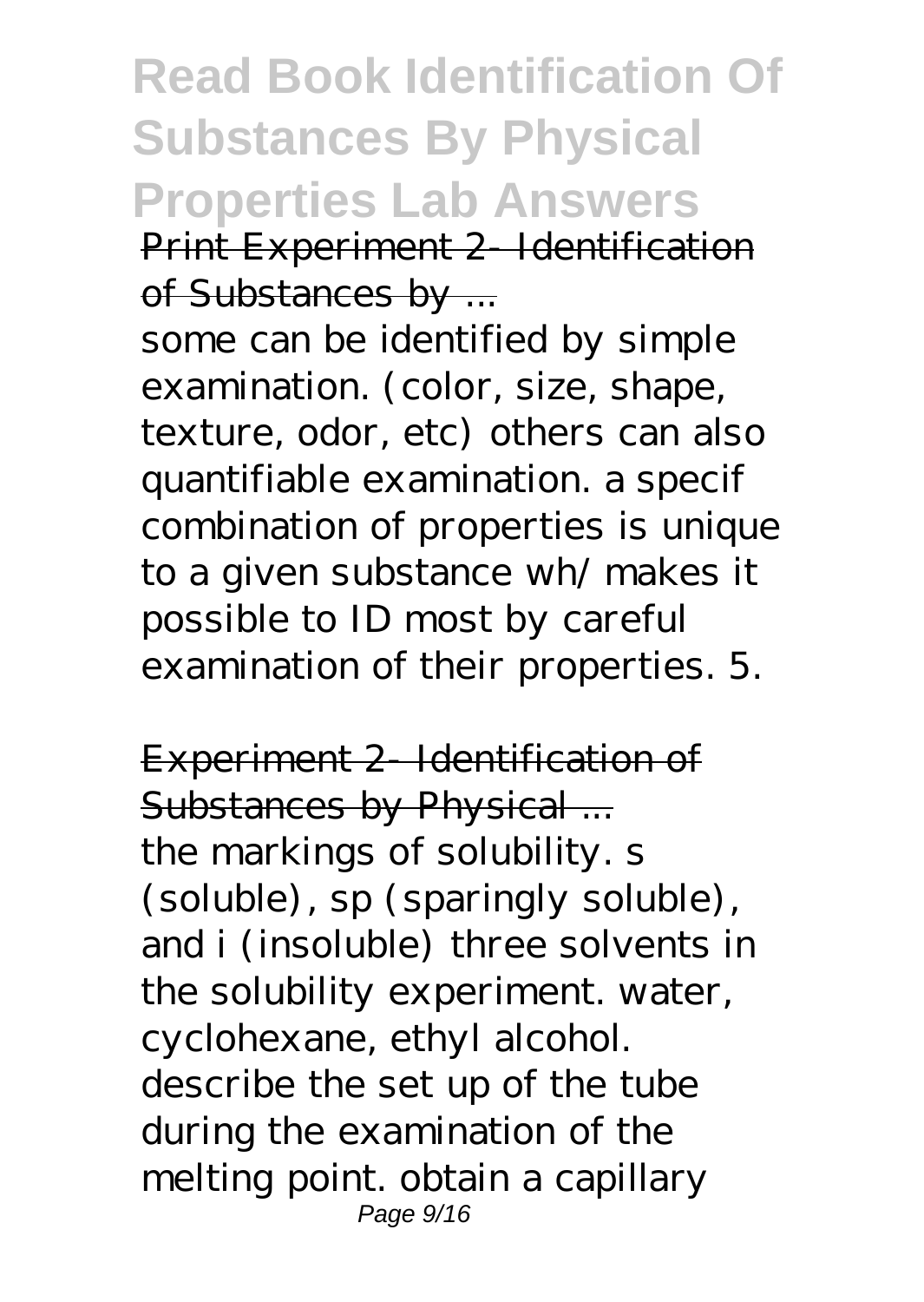tube and a small rubber band; seal one end of the capillary tube by carefully heating the end in the edge of the flame of a Bunsen burner until the end completely closes.

Identification of Substances by Physical Properties (2 ... Experiment  $# 2$ : Identification of Substances by Physical Properties Report Sheet A. Solubility Ethyl Alcohol Water Cyclohexane Naphthalene Toluene Liquid unknown Solid unknown B. Density Solid Unknown Liquid Unknown 10 mL Final volume of liquid in the cylinder: Volume of liquid: Initial volume of liquid in the cylinder: Mass of container plus unknown: 1.5 Mass of empty container: Volume of solid: 6.al Mass of Page 10/16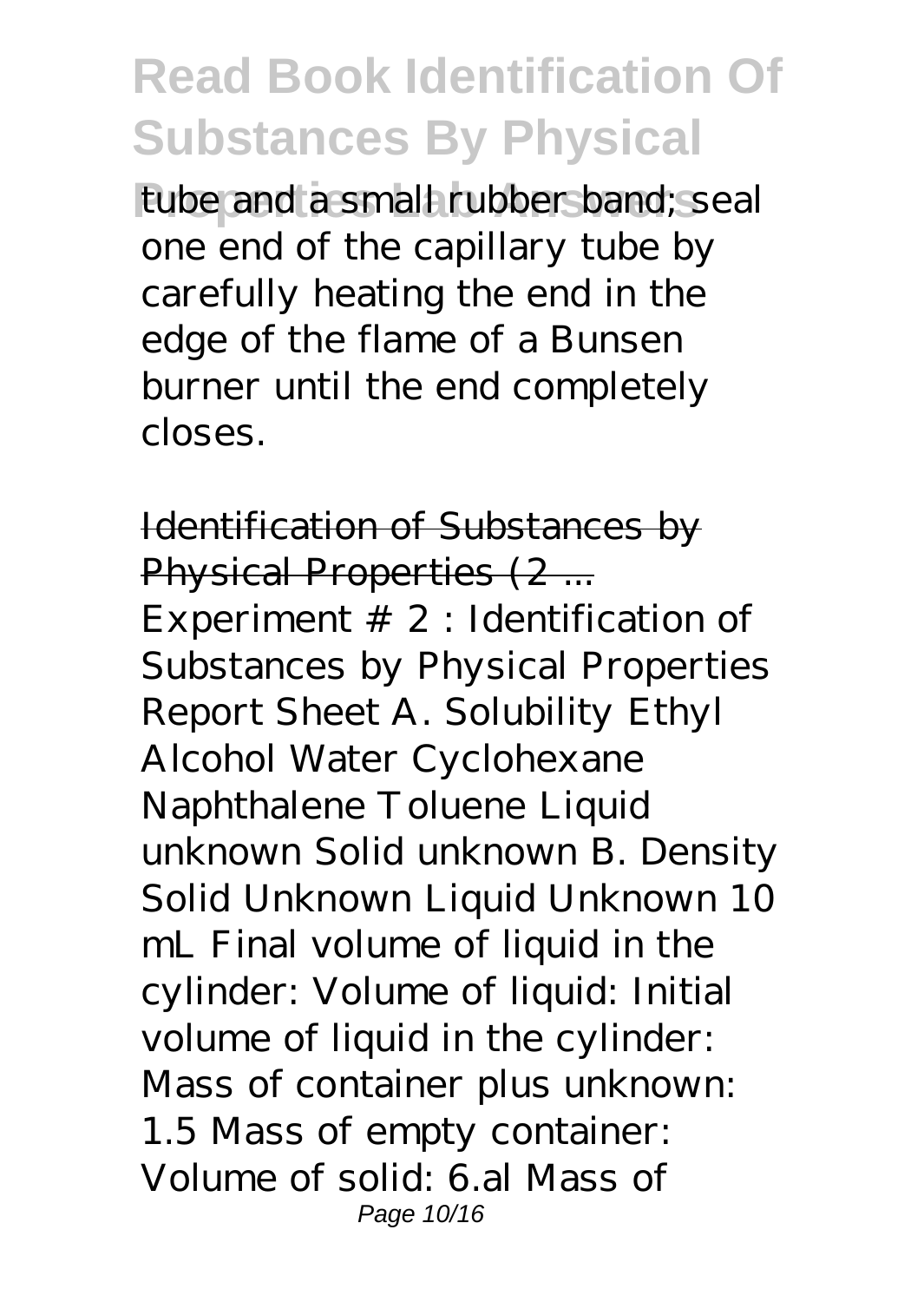**Properties Liquid: Mass of Solid: 0.daers** almDensity of liquid: 0.591 Density of solid: C ...

Solved: Experiment # 2 : Identification Of Substances By P ...

substances rarely have the same density, it is a useful physical property in order to identify unknown substances. "Heavy" elements such as lead and gold have high densities while elements that are "light in weight" typically have low densities. For most substances, the variation in density with temperature is negligible.

EXPERIMENT 3: Identification of a Substance by Physical ... Naphthalene - used to make Page 11/16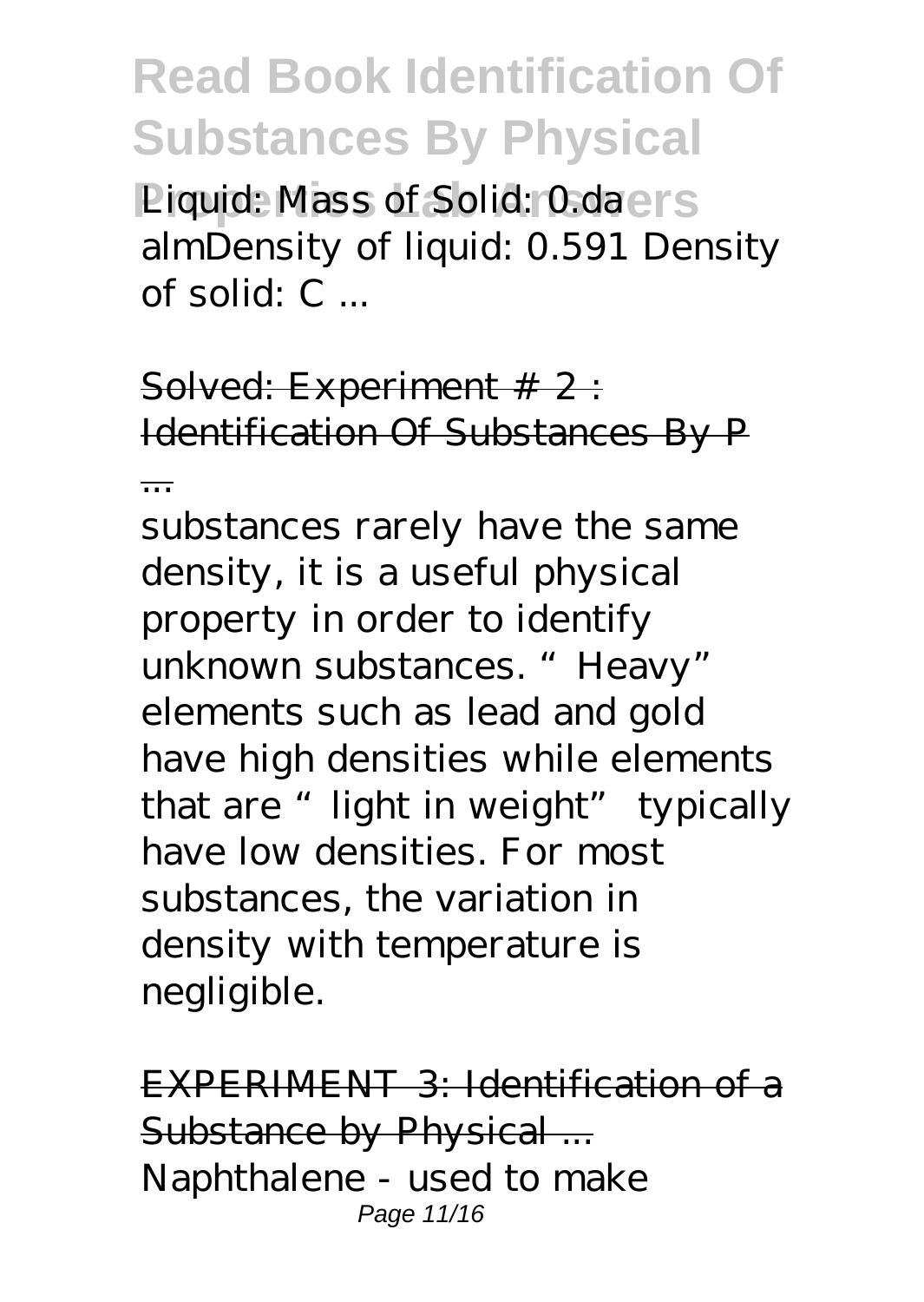products like moth balls that repel and keep moths away. Toluene - a clear, water-insoluble liquid with the typical smell of paint thinners. Liquid unknown (A) / Chloroform - The colorless, sweet-smelling, dense liquid is a trihalomethane, and is considered hazardous.

Identification of Substances by Physical Properties by ... Identification of Substances by Physical Properties The purpose of this lab was to see how certain substances; Naphthalene, Toulene, and and 2 unknowns (one liquid, one solid) react with 3 different solvents.

Free Identification Of Substances By Physical Properties ... Access Free Identification Of Page 12/16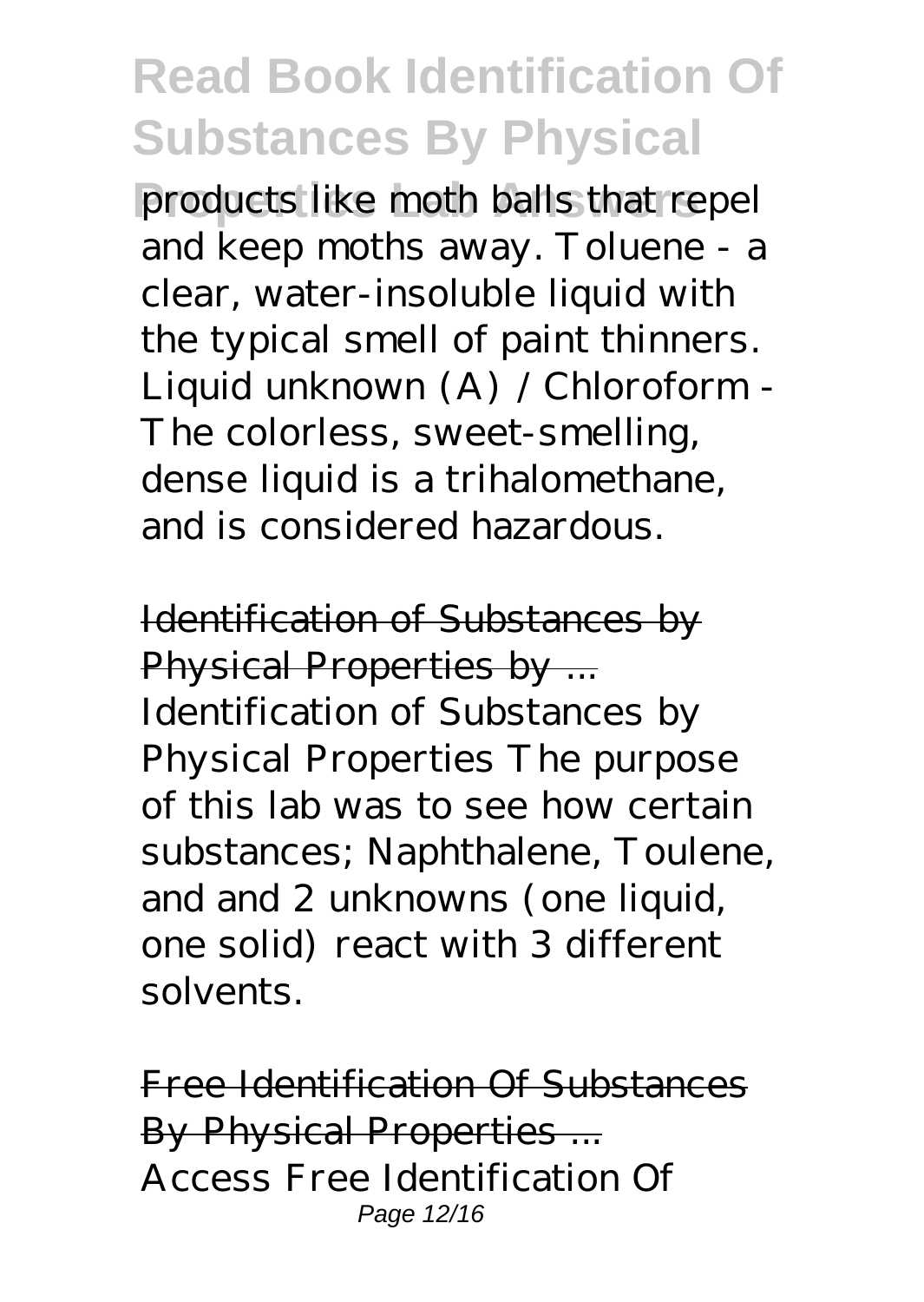**Substances By Physical Properties** Lab Answers Identification Of Substances By Physical Identification of Substances by Physical Properties 1. Thymol is a solid at room temperature. 2. Cyclohexane should be used to measure the density of magnesium nitrate. 3. A conversion from grams

Identification Of Substances By Physical Properties Lab ... Identification of Substances by Physical Properties 8. When water and bromoform are mixed, two layers form. Is the bottom layer water or bromoform? (See Table 1.) 9. What solvent would you use to determine the density of zinc chloride? ob 21 10. The density of a solid with a melting point of 42° Page 13/16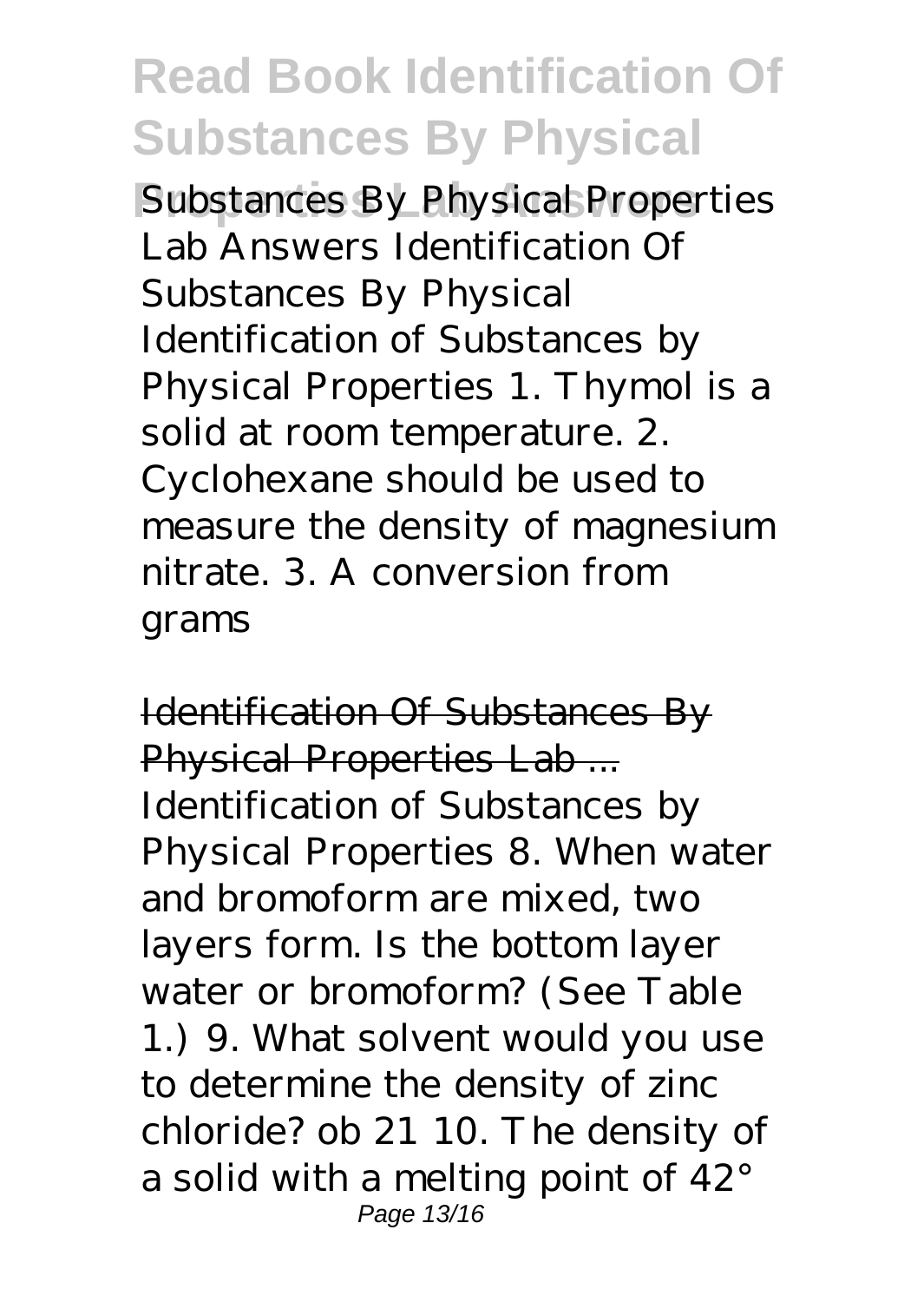**Read Book Identification Of Substances By Physical Properties Lab Answers** to 44 °C was determined to be

 $0.87 \pm 0.02$  g/mL.

Answered: Date Laboratory Instructor ebncidy… | bartleby Volume is a measure of the space occupied by an object. The melting point and boiling point of a substance are also characteristic physical properties, which can be used to identify a substance. The melting point is defined as the temperature at which the liquid and solid phase of a substance coexist at equilibrium.

#### CHEM 0010 - Expt 2 - Physical **Properties**

Question: Laboratory Report Identification Of Substances By Physical Properties-1 - Read-Only - Saved To This PC Winnie Layout Page 14/16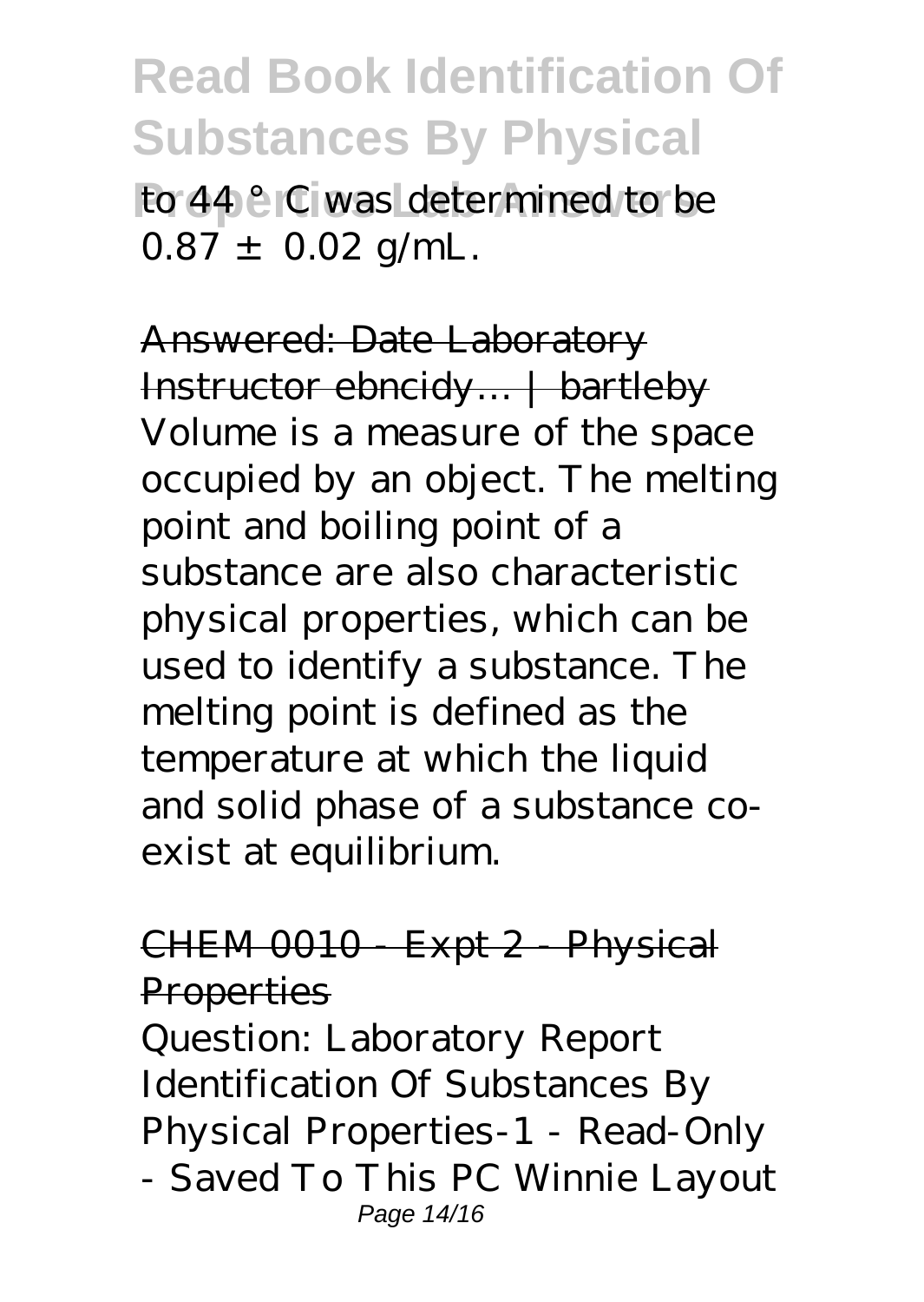References Mailings Review View Help O Search 1. Purpose [You Can Find The Sentence Between The Experiment Title And Apparatus On The First Page Of An Experiment.) II Procedures, Data, Calculations And Results A. Solubility [Insert The ...

Solved: Laboratory Report Identification Of Substances By ... The identification of a substance by its physical properties is the more desirable method because the sample is not destroyed in the determination. Some of the more common physical properties are: color, odor, density, solubility, state (solid, liquid, or gas at 20°C [room temperature]), melting point, boiling point, and refractive index.